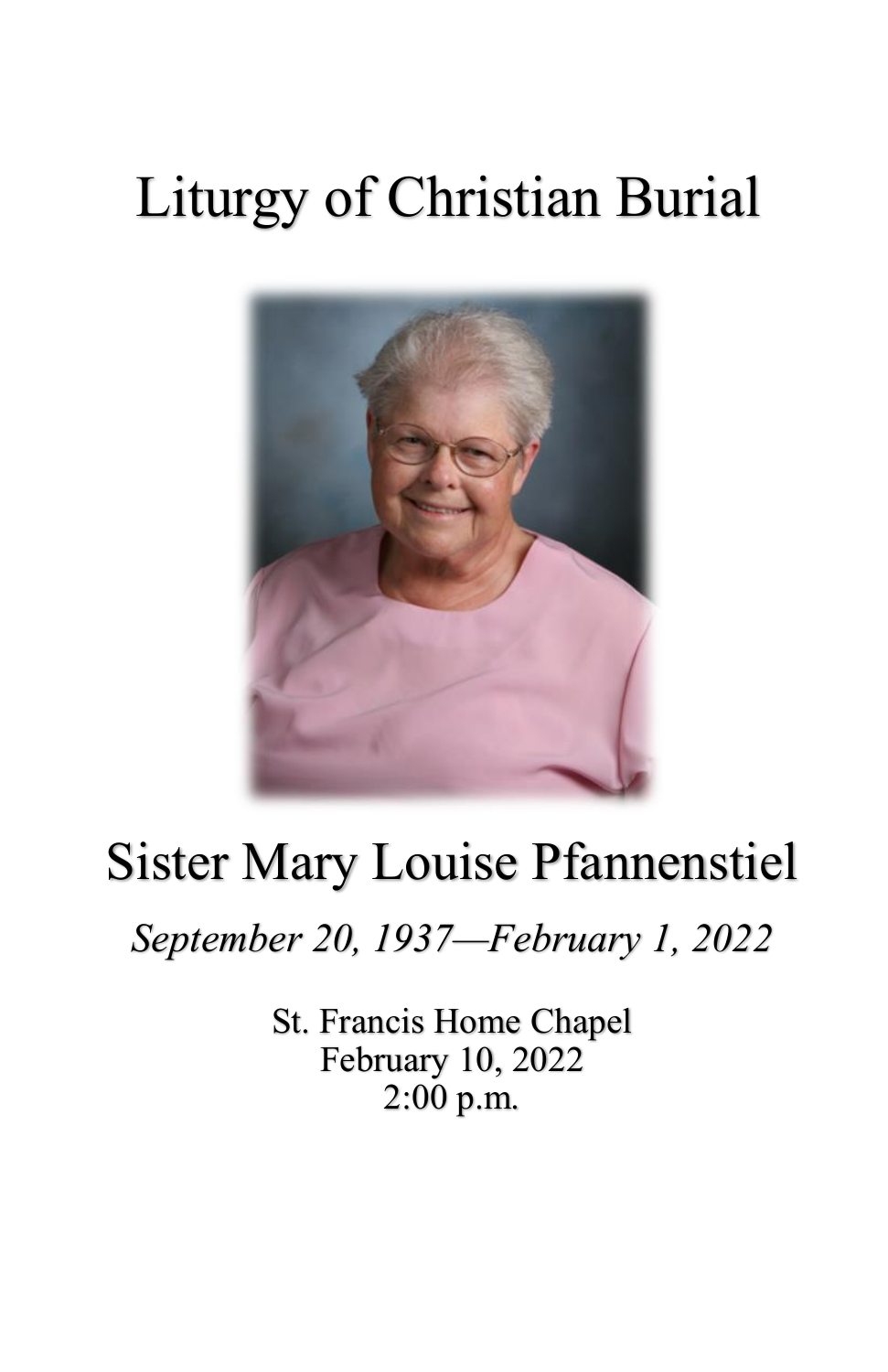| <b>Presider:</b> | Father Larry Abler, OFM, Cap.               |
|------------------|---------------------------------------------|
| Organist:        | Paul Thelen                                 |
| Cantor:          | Sister Susan Treis                          |
| Readers:         | Sister Ruth Battaglia<br>Sister Joann Sambs |
| Homilist:        | Sister Dianne Bergant                       |
|                  |                                             |

**Intercessions:** Chaplain Carol Burczyk

# **Eucharistic Ministers:**

 Chaplain Carol Burczyk Sister Joann Sambs Sister Julia Wiegerling Sister Kathleen Schweihs

**Pall Bearers:** Sister Kathleen Ries Sister Marise Meis Sister Mary Rose Meis Sister Rita Kramer

#### **\*Honorary Ball Bearers:**

Sister Barbara Jean Rosswurm Sister Julaine Meyer Sister Mary Martin Voglewede Sister Paulette Shaw Sister Rene Backe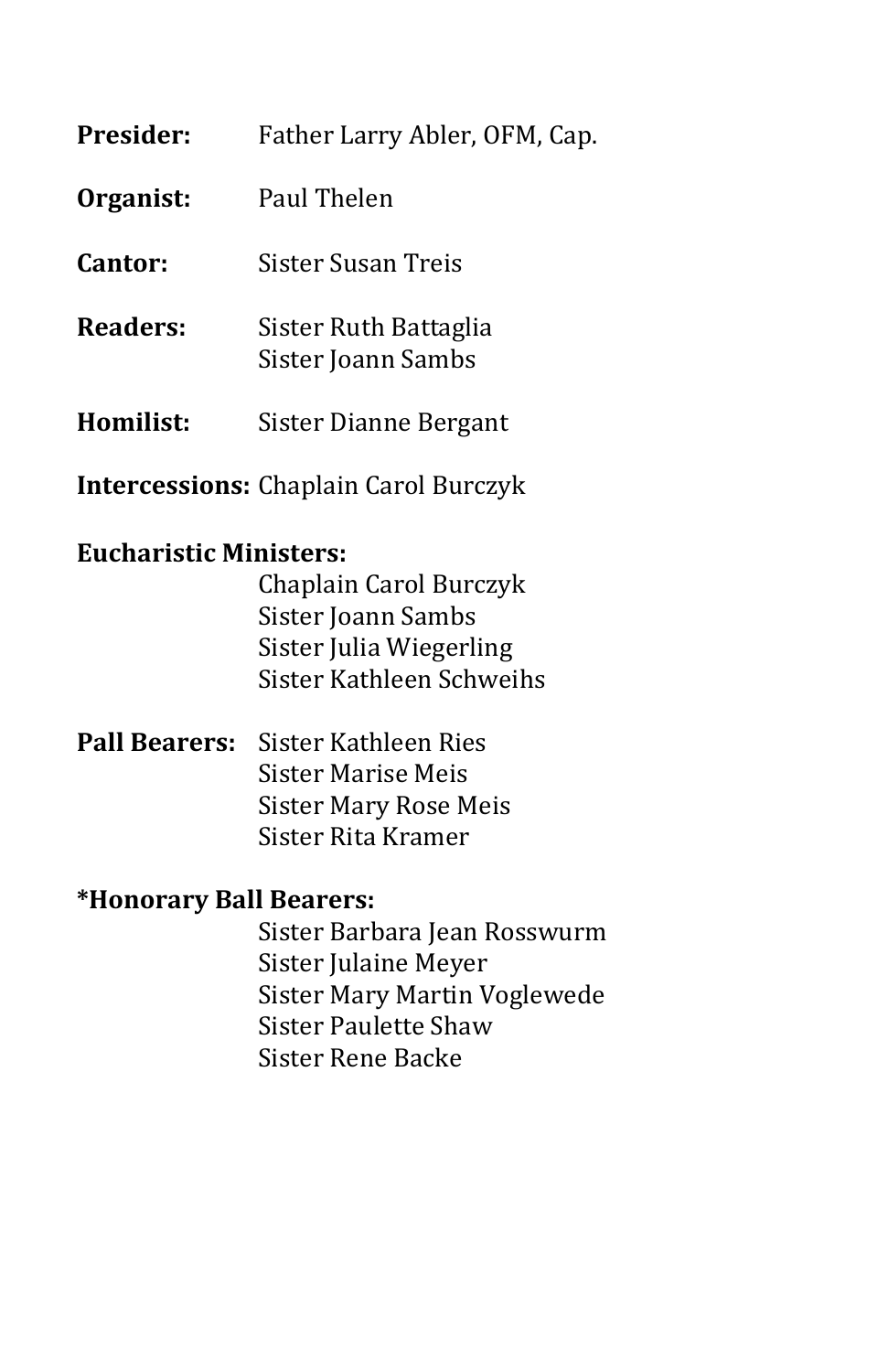**Entrance Song**: *I Heard the Voice of Jesus* BB# 460

# **LITURGY OF THE WORD**

| <b>First Reading:</b>                             | Isaiah $61:1-3$            |  |
|---------------------------------------------------|----------------------------|--|
| <b>Responsorial Psalm</b>                         | Shepherd Me, O God BB #459 |  |
| <b>Second Reading:</b>                            | 1 Corinthians 15: 51–55    |  |
| <b>Gospel Acclamation:</b>                        | Celtic Alleluia BB #390    |  |
| Gospel:<br>Luke 13: 10-13                         |                            |  |
| Homily                                            | Sister Dianne Bergant      |  |
| <b>Intercessions:</b> Loving God, Hear our Prayer |                            |  |

# **LITURGY OF THE EUCHARIST**

**Presentation of Gifts**: *Like a Sunflower*

| <b>Mass of Creation:</b>                            |                                                         |
|-----------------------------------------------------|---------------------------------------------------------|
| Holy, Holy:                                         | #885                                                    |
| Acclamation:                                        | #886                                                    |
| Amen:                                               | #887                                                    |
| Lamb of God:                                        | #888                                                    |
|                                                     | <b>Communion Song:</b> Eat This Bread BB #334           |
|                                                     | <b>Song of Farewell:</b> Go Now in Peace (reverse side) |
| <b>Recessional Song:</b> <i>Canticle of the Sun</i> | BB #426 vs. 1, 2, 6                                     |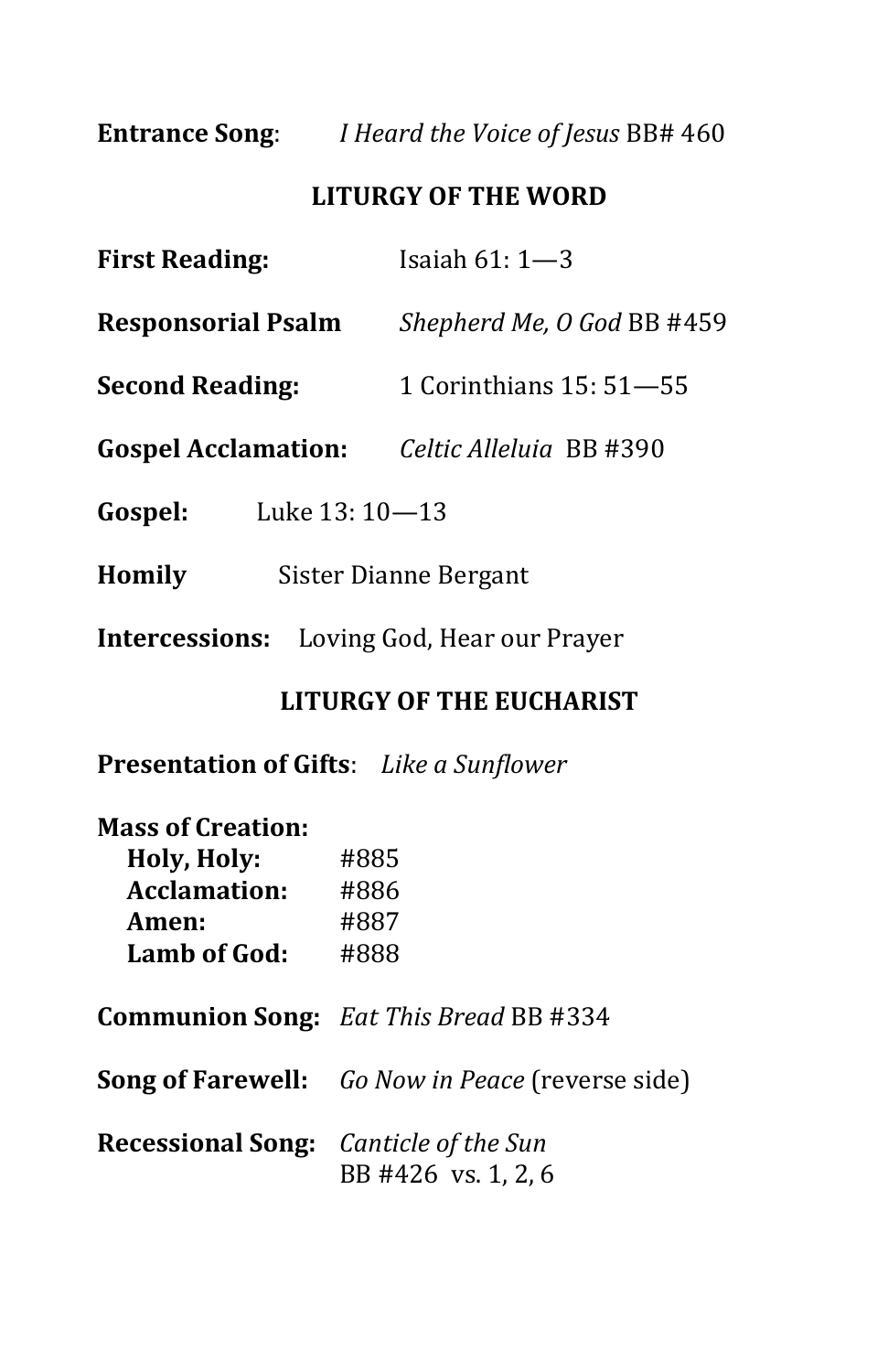

# Song of Farewell: "Go now in peace,"

2 to the wide wait-ing arms of the Lord.

an - gels will lead

you home

God's ho- ly

All rights reserved. Reprinted under OneLicense.net A-703845